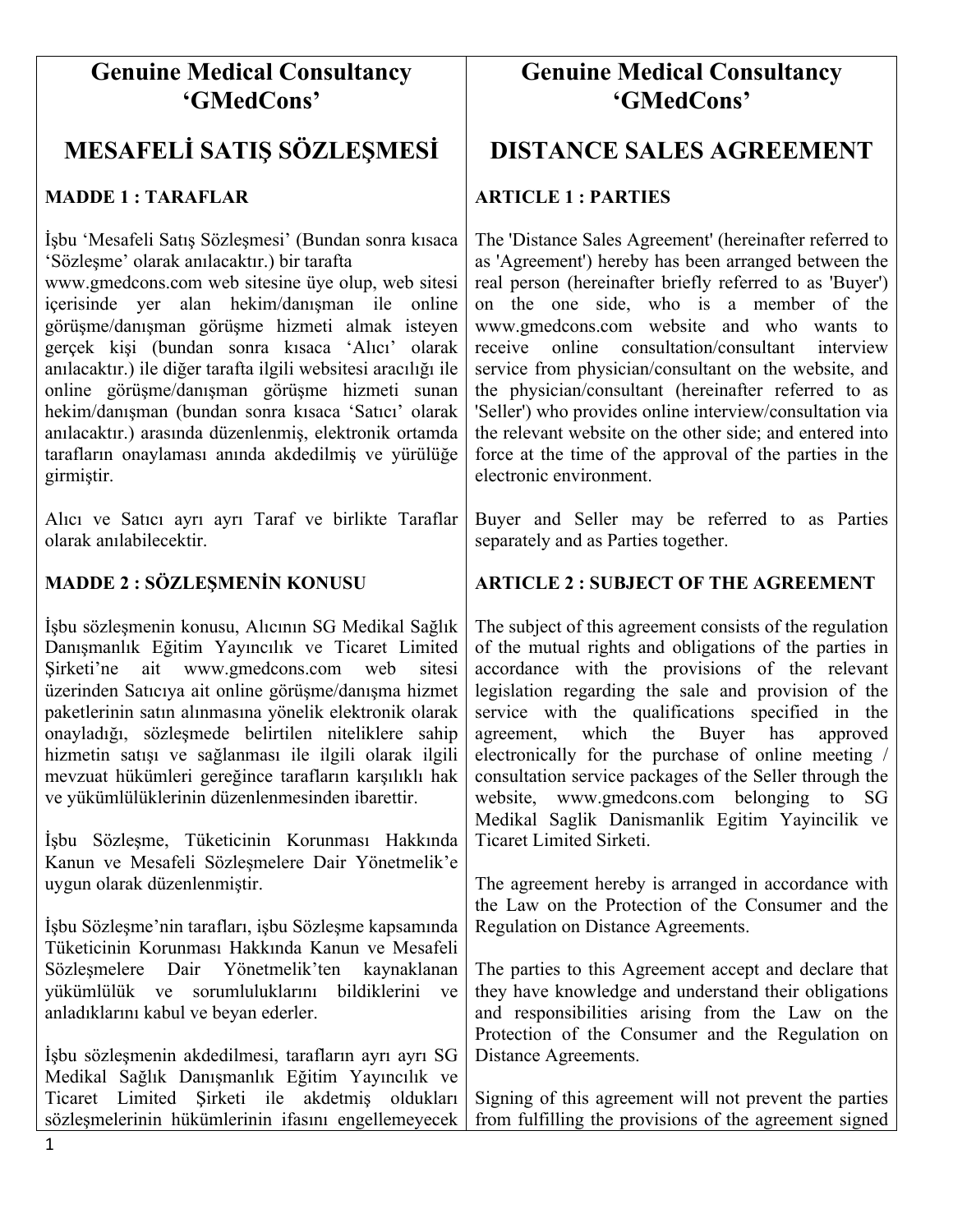olup taraflar işbu Sözleşme konusu hizmet satışında SG Medikal Sağlık Danışmanlık Eğitim Yayıncılık ve Ticaret Limited Şirketi'nin herhangi bir şekilde taraf olmadığını sadece 'Aracı Hizmet Sağlayıcısı' olduğunu ve Sözleşme kapsamında tarafların yükümlülüklerini yerine getirmeleri ile ilgili herhangi bir sorumluluk ve taahhüdü bulunmadığını kabul ve beyan ederler.

### **MADDE 3 : SÖZLEŞMENİN SÜRESİ**

www.gmedcons.com web sitesi aracılığıyla randevu oluşturularak online görüşme/danışman görüşme hizmet bedelinin ödenmesi sonrası Alıcı'ya Satıcı ile görüşme için randevu verilmesiyle işbu sözleşme başlar ve herhangi bir nedenle fesih edilmediği müddetçe randevunun gerçekleşmesi yani hizmetin verilmesi ile sona erer.

### **MADDE 3 : SÖZLEŞMENİN KAPSAMI**

Online görüşme/danışman görüşme hizmeti, danışmanlık istediğiniz konuya uygun herhangi bir branş hakkında sistemde mevcut hekim/danışman/psikologlardan sesli ve görüntülü danışmanlık hizmeti alınmasını ifade eden ücretli bir hizmettir. Bu hizmet aksi Satıcı tarafından belirtilmediği müddetçe ücretsiz kontrol randevusu içermemektedir.

Alıcı, işbu Sözleşme'nin konusunu teşkil eden ücretli online görüşme/danışman görüşme hizmeti bedelini randevu planlama esnasında www.gmedcons.com sisteminde yer alan ödeme sayfasına yönlendirilerek yapacaktır. Hizmet bedelinin ödenmemesi veya banka tarafından iptal edilmesi halinde Satıcı tarafından hizmet verme yükümlülüğü ortadan kalkar.

Online görüşme/danışman görüşme hizmeti gözleme dayalı değerlendirmeyi kapsamayacaktır. Bu hizmet önbilgi amacı taşımaktadır. Muayene süreci olarak kabul edilemez.

Online görüşme/danışman görüşme hizmeti, acil durumlar için hizmet sunumu sağlamaz. Acil durumlarda öncelikle 112 ile acil sağlık hizmetlerine veya en yakın hastaneye başvurmanız gerekmektedir.

Satıcı hizmetlerin olası kötüye kullanılması riski

with SG Medikal Saglik Danismanlik Egitim Yayincilik ve Ticaret Limited Sirketi separately; the parties accept and declare that, SG Medikal Saglik Danismanlik Egitim Yayincilik ve Ticaret Limited Sirketi is not a party in any way in the service sales subject to this Agreement, it is only a "Intermediary Service Provider" and has no responsibility and commitment to fulfil the obligations of the parties under the Agreement.

#### **ARTICLE 3 : DURATION OF THE AGREEMENT**

This agreement starts with the payment of the online interview/consultant meeting service fee by creating an appointment through the website www.gmedcons.com, and the Buyer is arranged an appointment for the interview with the seller and unless it is terminated for any reason, it finalizes with the realization of the appointment, ie the provision of the service.

#### **ARTICLE 3 : SCOPE OF THE AGREEMENT**

Online interview/consultant interview service is a paid service that refers to receiving audio and video counselling services from physicians/consultants/psychologists present in the system about any branch appropriate to the subject you want counselling for. This service does not include a free check-in appointment unless otherwise specified by the seller.

The buyer shall pay for the paid online interview/consultant interview service, which is the subject of this agreement, during the planning of the appointment www.gmedcons.com s/he will do so by redirected to the payment page in his system. If the cost of the service is not paid or cancelled by the bank, the obligation to provide the service by the seller is become obsolete.

Online interview/consultant interview service will not cover observation-based evaluation. This service is for the purpose of preliminary information. It cannot be considered as the inspection process.

The online interview/consultant interview service does not provide an emergency service. In case of an emergency, you should first contact emergency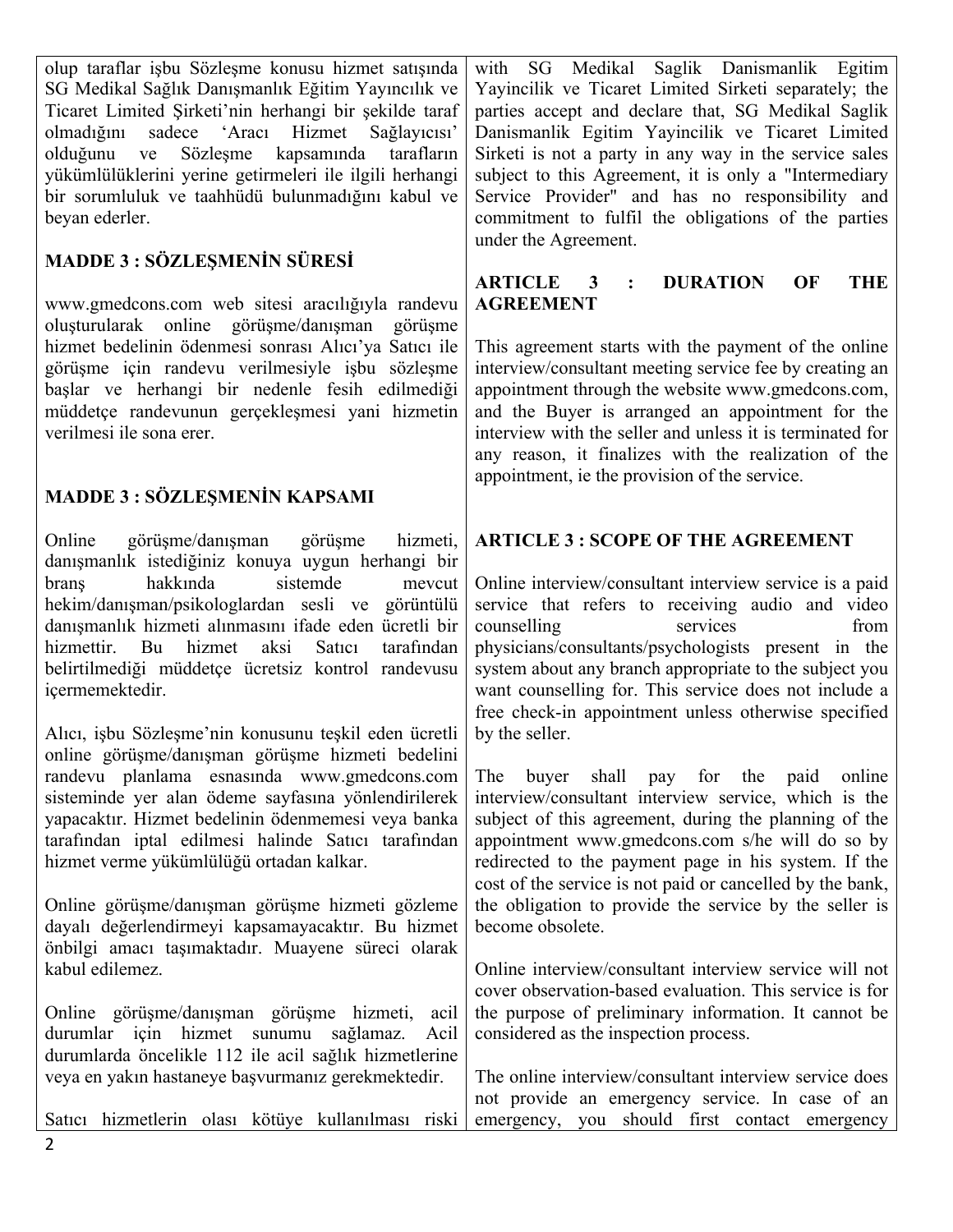| halinde veya alıcıya uygun olmadığını tespit edilmesi<br>hâlinde hizmeti herhangi bir aşamada ret etme hakkına                                                                                                                                                                                                                    | medical services or the nearest hospital by calling 112.                                                                                                                                                                                                                                                         |
|-----------------------------------------------------------------------------------------------------------------------------------------------------------------------------------------------------------------------------------------------------------------------------------------------------------------------------------|------------------------------------------------------------------------------------------------------------------------------------------------------------------------------------------------------------------------------------------------------------------------------------------------------------------|
| sahiptir.                                                                                                                                                                                                                                                                                                                         | The seller has the right to refuse the service at any<br>stage in the event of a possible risk of abuse of the<br>services or if it is determined that it is not suitable for                                                                                                                                    |
| <b>MADDE 4: SÖZLEŞMENİN BEDELİ</b>                                                                                                                                                                                                                                                                                                | the buyer.                                                                                                                                                                                                                                                                                                       |
| Hizmet, 'Bir görüşme' ve 'Yıllık Düzenli Takip'<br>seçenekleri ile sunulmakta olup, sözleşme bedeli<br>Alıcı'nın sözleşme tarihinde www.gmedcons.com web<br>sitesi kapsamında belirtilen vergiler dâhil paket<br>fiyatından oluşmaktadır.                                                                                         | <b>ARTICLE 4: VALUE OF THE AGREEMENT</b><br>The service is offered with "One-off Interview" and<br>"Annual Regular Follow-up" options; and<br>the                                                                                                                                                                |
| MADDE 5 : ONLINE GÖRÜŞME/DANIŞMAN<br>GÖRÜŞME HİZMET PROSEDÜRÜ İLE<br><b>TARAFLARIN</b><br><b>HAK</b><br>VE<br>YÜKÜMLÜLÜKLERİ                                                                                                                                                                                                      | agreement price consists of the package price<br>including<br>the<br>taxes<br>specified<br>under<br>the<br>www.gmedcons.com website on the date of the<br>agreement of the Buyer.                                                                                                                                |
| Online görüşme/danışman görüşme hizmet bedeli,<br>aşamasında www.gmedcons.com<br>randevu<br>web<br>sitesinde yer alan ödeme sayfasına yönlendirilerek<br>online ödeme şeklinde alınacaktır                                                                                                                                        | <b>ARTICLE</b><br><b>ONLINE</b><br><b>INTERVIEW</b><br>5:<br>/CONSULTANT<br><b>INTERVIEW</b><br><b>SERVICE</b><br><b>PROCEDURE</b><br><b>RIGHTS</b><br><b>AND</b><br><b>AND</b><br><b>OBLIGATIONS OF THE PARTIES</b>                                                                                             |
| Ödeme öncesinde alıcıya iletilen iş bu sözleşme, Açık<br>Rıza Beyanı ve sair belgeleri onaylayarak randevu<br>işlemi tamamlanabilecektir.                                                                                                                                                                                         | Online interview/consultant interview service fees will<br>be collected in the way of online payment by<br>redirecting the Buyer to the payment page on<br>www.gmedcons.com website at the appointment stage.                                                                                                    |
| Randevu saatinden önce, varsa satıcıya iletilmesini<br>istediğiniz bilgi/belge<br>hususları<br>sair<br>ve<br>www.gmedcons.com<br>aracılığı<br>ile<br>sisteme<br>yüklenmelidir.                                                                                                                                                    | The appointment process may be completed after the<br>Buyer approves this agreement, Explicit Consent<br>Statement and other documents submitted to her/him<br>prior to payment.                                                                                                                                 |
| Randevu saatinde akıllı telefonunuzdan görüşme<br>başlatılmak üzere sizinle iletişime geçilecektir.<br>Randevu akıllı telefonunuzda yer alan WhatsApp,<br>Facetime gibi uygulamalar üzerinden görüntülü ve<br>sesli olarak sağlanacaktır. Görüşme süresi en az 15                                                                 | The information/documents and other issues you want<br>to be sent to the seller, if any, must be uploaded to the<br>system before the appointment time<br>through<br>www.gmedcons.com.                                                                                                                           |
| dakika en fazla 30 dakika olacak şekilde planlanmıştır.<br>Satici, aliciya ait bilgi/belge ve sair hususlari<br>inceledikten sonra ya da herhangi bir nedenle herhangi<br>bir aşamada online görüşme/danışman görüşme<br>hizmetini uygun bulmayarak reddetme hakkı saklıdır.<br>Burada nihai karar satıcının uhdesindedir. İlgili | At the time of appointment you will be contacted to<br>start a call over your smartphone. The appointment<br>will be provided by video and voice over apps such as<br>WhatsApp, Facetime on your smartphone. The<br>interview time is scheduled to be at least 15 minutes<br>and a maximum of 30 minutes.        |
| hallerde alıcıya ücret iadesi yapılacaktır.<br>Alici, randevu alimi sürecinde 'GMedCons'<br>ile<br>paylaşmış olduğu kimlik, telefon, e-posta, adres dahil<br>iletişim ve irtibat bilgilerinin doğru, geçerli ve tam<br>olduğunu kabul, beyan ve taahhüt etmektedir. Bu<br>3                                                       | The seller reserves the right to refuse the online<br>interview/consultant interview service at any stage<br>after reviewing the buyer's information/documents and<br>other considerations, or for any reason. The final<br>decision herein is hold by the seller. In such cases, the<br>buyer will be refunded. |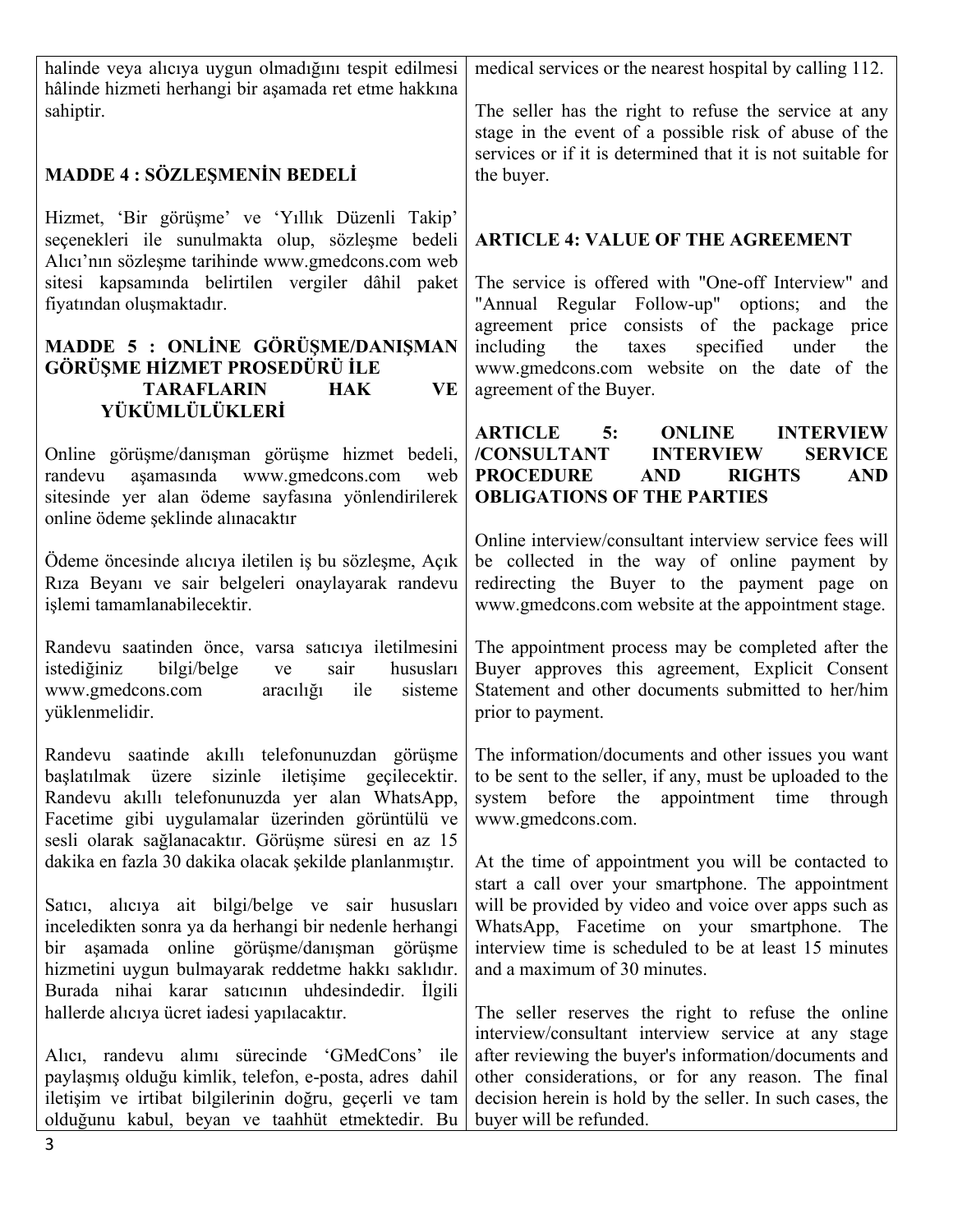| bilgilerin eksik ya da yanlış verilmesinden kaynaklı                                                                                                                                                                                                                                                        |                                                                                                                                                                                                                                                                                                                                                                                               |
|-------------------------------------------------------------------------------------------------------------------------------------------------------------------------------------------------------------------------------------------------------------------------------------------------------------|-----------------------------------------------------------------------------------------------------------------------------------------------------------------------------------------------------------------------------------------------------------------------------------------------------------------------------------------------------------------------------------------------|
| hizmet aksaklığı dahil hiçbir ihtilaftan 'GMedCons' ve<br>satıcı sorumlu tutulamaz.                                                                                                                                                                                                                         | The buyer accepts, declares and undertakes that the<br>contact and communication information, including<br>identity, phone, email, address, which s/he has shared                                                                                                                                                                                                                             |
| Online görüşme/danışman görüşme hizmetinden en iyi<br>sonucu alabilmek için görüşme başladığında sessiz bir<br>yerde olunması tavsiye edilmektedir.                                                                                                                                                         | with 'GMedCons' during the appointment process, is<br>accurate, valid and complete. GMedCons and seller<br>shall not be responsible for any disputes, including<br>service failures caused by incomplete or incorrect                                                                                                                                                                         |
| Alıcının mahremiyeti ve gizlilik ilkeleri gereği<br>görüşme esnasında etrafınızda 3. Kişilerin ya da                                                                                                                                                                                                        | delivery of this information.                                                                                                                                                                                                                                                                                                                                                                 |
| yakınlarınızın bulunmamasına<br>özen gösterilmesi<br>gerekmektedir.                                                                                                                                                                                                                                         | In order to get the best results from the online<br>interview/consultant<br>interview<br>service,<br>it<br>1S<br>recommended to be in a quiet place when the interview                                                                                                                                                                                                                        |
| Kişisel verilerin işlenmesi, muhafazası, aktarılması,<br>hususlara<br>sair<br>ilişkin<br>bilgiler<br>haklarınız<br>ve                                                                                                                                                                                       | starts.                                                                                                                                                                                                                                                                                                                                                                                       |
| www.gmedcons.com web adresinde yer alan Kişisel<br>Verilerin Korunması ve İşlenmesi<br>Aydınlatma<br>Metni'nde belirtilmiştir.                                                                                                                                                                              | In accordance with the buyer's privacy and privacy<br>policy, a special care should be taken not to have third<br>parties or relatives around you during the conversation.                                                                                                                                                                                                                    |
| Hizmetleri sunmanın bir parçası olarak randevu<br>hatırlatmaları, gizlilik uyarıları, sistemin kullanımına<br>ilişkin iletiler amaçlı benzeri iletişim yöntemleri hariç<br>bilgilendirici tanıtım, hizmet duyurusu, pazarlama<br>faaliyetleri gibi hususlar için alıcının açık rızası talep<br>edilecektir. | Information on the processing, storage, transfer of<br>personal data, your rights and other matters are<br>specified in the Clarification Text on the Protection<br>of<br>and<br>Processing<br>Personal<br>Data<br>at<br>www.gmedcons.com.                                                                                                                                                    |
| Hizmetleri alabilmek için reşit olmak, kendi kararlarını                                                                                                                                                                                                                                                    | Except for appointment reminders, privacy warnings,<br>messages regarding the use of the system as a part of                                                                                                                                                                                                                                                                                  |
| alabilme ve uygulayabilmesinde engel olabilecek,<br>kanuni olarak vesayet gerektirebilecek bir durumunun<br>olmaması ve herhangi başka bir yasal sebepten bu<br>Sözleşme'nin hükümlerine baştan aykırı düşmek gibi                                                                                          | providing services, the explicit consent of the buyer<br>will be requested for matters such as informative<br>promotion, service announcement, and marketing<br>activities.                                                                                                                                                                                                                   |
| bir duruma sahip olmamak gerekmektedir. 18 yaş<br>altındaki kişiler, veli ya da vasileri aracılığı ile onların<br>irtibat bilgileri ve onların katılımı ile işbu Sözleşme<br>konusu hizmetleri alabilirler.                                                                                                 | In order to get benefit from the services, it is necessary<br>to be of legal age, the absence of a situation that may<br>prevent her/him from taking and implementing her/his                                                                                                                                                                                                                 |
| Randevu alımı sonrası, randevu saatinden 24 saat<br>öncesine kadar randevu gerekçesiz olarak iptal                                                                                                                                                                                                          | own decisions and that may require legal guardianship,<br>and not to be in a position contradicting the provisions<br>of this Agreement in the first place for any other legal                                                                                                                                                                                                                |
| edilebilecektir. Ancak işbu cayma hakkı süresi sona<br>ermeden önce alıcının onayı ile hizmetin ifasına<br>başlanması ya da elektronik ortamda anında ifa edilen<br>hizmet sunumu gerçekleştiğinde cayma hakkı söz                                                                                          | reason. Persons under the age of 18 may receive the<br>services subject to this agreement through their parent<br>or guardian with their contact information and their<br>participation.                                                                                                                                                                                                      |
| konusu olmayacaktır.<br>Bu kapsamda randevu saatine 24 saatten az kalan<br>iptallerde veya haber vermeden katılınmayan ya da geç<br>kalınan ücretli hizmet randevuları için somut belge ile<br>ispatlanan<br>mücbir<br>haller<br>hariç<br>ücret<br>iadesi<br>yapılmayacaktır.                               | After making an appointment, the appointment may be<br>cancelled without any justification until 24 hours<br>before the appointment time. However, before the<br>expiration of this right of withdrawal period, there will<br>be no right of withdrawal when the service is started<br>with the consent of the buyer or when the service is<br>performed instantly in electronic environment. |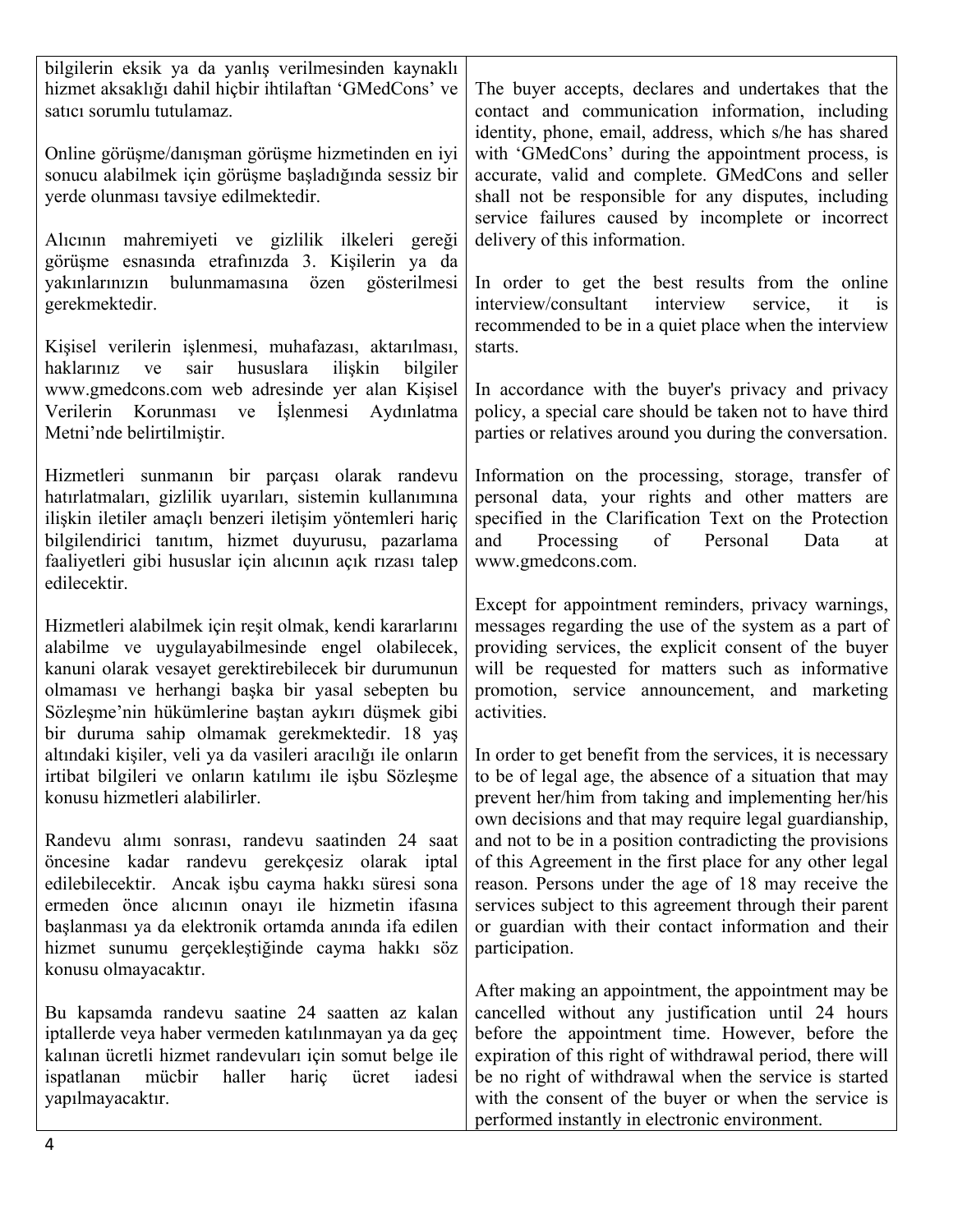| 24 saatten önce haber verilen durumlarda alıcının<br>isteğine göre yeni bir görüşme saati belirlenebilir veya<br>tam ücret iadesi gerçekleştirilebilir.<br>Görüşme esnasında alıcı tarafından satıcıya karşı etik                                                                                                                                                                                                                                                                                                  | In this scope, no fee will be refunded for cancellations<br>less than 24 hours before the appointment time or for<br>paid service appointments that are not attended without<br>notice or are late, except in force majeure situations                                                                                                                                                                                                                                                                                                                                                                                                |
|--------------------------------------------------------------------------------------------------------------------------------------------------------------------------------------------------------------------------------------------------------------------------------------------------------------------------------------------------------------------------------------------------------------------------------------------------------------------------------------------------------------------|---------------------------------------------------------------------------------------------------------------------------------------------------------------------------------------------------------------------------------------------------------------------------------------------------------------------------------------------------------------------------------------------------------------------------------------------------------------------------------------------------------------------------------------------------------------------------------------------------------------------------------------|
| ve ahlak kurallarına aykırı, saygısızca konuşma,<br>hakaret etme, uygunsuz davranışta bulunulduğu                                                                                                                                                                                                                                                                                                                                                                                                                  | proved by concrete documents.                                                                                                                                                                                                                                                                                                                                                                                                                                                                                                                                                                                                         |
| taktirde satıcı tarafından görüşmeye derhal son verilir<br>ve alıcı tarafından ödenen ücret iade edilmez.                                                                                                                                                                                                                                                                                                                                                                                                          | In cases that are notified before 24 hours, a new<br>interview time can be set or a full refund can be made<br>according to the buyer's request.                                                                                                                                                                                                                                                                                                                                                                                                                                                                                      |
| Görüşme esnasında teknolojik nedenler ile kesinti,<br>teknik bazı aksaklıklar ve mücbir nedenler ile sorunlar<br>oluşabilir. Bu durumlarda ve/veya görüntülü görüşme<br>bağlantısının yeterli ve efektif olmadığı durumlarda<br>yapılan<br>Satici<br>tarafından<br>görüşme<br>görüşme<br>durdurulabilir ve kalan süre üzerinden yeni görüşme<br>planlaması yapılır. İlgili hallerde Alıcı'ya yeni randevu                                                                                                          | In the event that the buyer speaks against the ethical<br>and moral rules and disrespectfully, insults and acts<br>inappropriately towards the seller during the interview<br>the interview is immediately terminated by the seller<br>and the fee paid by the buyer is not refunded.                                                                                                                                                                                                                                                                                                                                                 |
| dikkate<br>Satici'nin<br>uygunluğu<br>alınarak<br>saati<br>verilecektir.<br>Alıcı açısından görüşme esnasında<br>herhangi bir haklı nedenle görüşmeyi sonlandırma<br>ihtiyacı ya da durdurma ihtiyacı doğması halinde bu<br>durumu Satıcı ile durumun paylaşılması gerekir.<br>Görüşmeyi durdurmanın haklı bir nedeni olduğu ve<br>somut belge ile ispatlandığı hâllerde bu şekilde<br>sonlandırılan veya durdurulan görüşmeler için ilgili<br>Satıcı'nın müsaitlik durumuna göre yeni bir tarih<br>planlanabilir. | During the interview, problems may occur due to<br>technological reasons, some technical failures and<br>force majeure. In these cases and/or in cases where the<br>video call connection is not sufficient and effective,<br>the call may be stopped by the interviewee Seller and<br>new interview planning is done over the remaining<br>time. In such cases, the Buyer will be given the new<br>appointment time taking into account the suitability of<br>the Seller. If the Buyer needs to terminate or stop the<br>conversation for any justified reason during the<br>conversation, this should be shared with the Seller. If |
| Satıcı, Alıcı'nın açık rızasını almadan görüşmelerin<br>görüntülü<br>kayıtlarını<br>alamaz<br>sesli ve/veya<br>ve<br>kullanamaz.<br>MADDE 6 : UYGULANACAK HUKUK VE                                                                                                                                                                                                                                                                                                                                                 | there is a justified reason to stop the interview and is<br>proven by a concrete document, a new date may be<br>scheduled for such terminated or discontinued<br>interviews according to the availability of the relevant<br>Seller.                                                                                                                                                                                                                                                                                                                                                                                                  |
| YETKİ                                                                                                                                                                                                                                                                                                                                                                                                                                                                                                              |                                                                                                                                                                                                                                                                                                                                                                                                                                                                                                                                                                                                                                       |
| Işbu sözleşmenin uygulanmasında, yorumlanmasında<br>ve bu sözleşme dahilinde doğan hukuki ilişkilerin<br>yönetiminde Türk Hukuku uygulanacaktır. İşbu                                                                                                                                                                                                                                                                                                                                                              | The Seller may not receive and use audio and/or video<br>recordings of interviews without explicit consent of the<br>Buyer.                                                                                                                                                                                                                                                                                                                                                                                                                                                                                                           |
| sözleşmeden dolayı doğan veya doğabilecek her türlü<br>ihtilafin hallinde Ankara Mahkemeleri ve İcra<br>Daireleri yetkilidir.                                                                                                                                                                                                                                                                                                                                                                                      | <b>ARTICLE</b><br>6 : APPLICABLE LAW<br><b>AND</b><br><b>JURISDICTION</b>                                                                                                                                                                                                                                                                                                                                                                                                                                                                                                                                                             |
| <b>MADDE 7 : YÜRÜRLÜK</b>                                                                                                                                                                                                                                                                                                                                                                                                                                                                                          | Turkish law shall apply in the implementation,<br>interpretation and management of the legal relations<br>arising under this agreement. Ankara courts and                                                                                                                                                                                                                                                                                                                                                                                                                                                                             |
| Işbu sözleşme bu madde dahil 7 (yedi) maddeden<br>ibaret olup, Taraflarca okunarak Alıcı tarafından<br>elektronik ortamda onaylanması suretiyle akdedilmiş                                                                                                                                                                                                                                                                                                                                                         | Enforcement offices are authorized to deal with any<br>disputes arising or arising out of this agreement.                                                                                                                                                                                                                                                                                                                                                                                                                                                                                                                             |
| ve derhal yürürlüğe girmiştir.                                                                                                                                                                                                                                                                                                                                                                                                                                                                                     | <b>ARTICLE 7: VALIDITY</b>                                                                                                                                                                                                                                                                                                                                                                                                                                                                                                                                                                                                            |